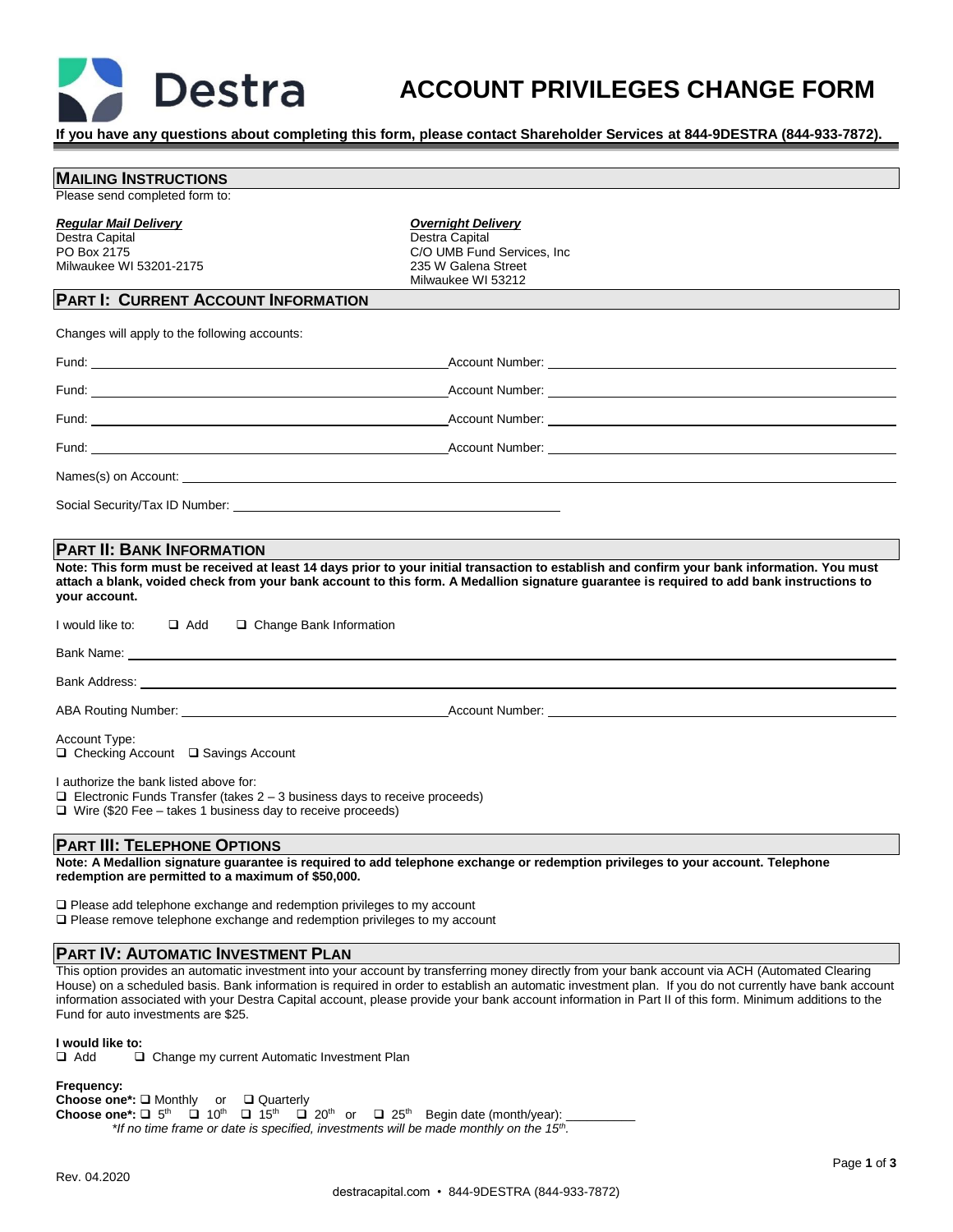Your automatic investment will be withdrawn directly from your checking or savings account named in Part II on the date you have selected or the first business day thereafter. You will be assessed a \$25 fee if the automatic investment cannot be made for any reason.

| Fund Name                                                                                                                                                                                                                                                                                                          | Share Class (if applicable) | Amount       |
|--------------------------------------------------------------------------------------------------------------------------------------------------------------------------------------------------------------------------------------------------------------------------------------------------------------------|-----------------------------|--------------|
|                                                                                                                                                                                                                                                                                                                    |                             | $\mathbb{S}$ |
|                                                                                                                                                                                                                                                                                                                    |                             | \$           |
|                                                                                                                                                                                                                                                                                                                    |                             | $\mathbb{S}$ |
|                                                                                                                                                                                                                                                                                                                    |                             | \$.          |
|                                                                                                                                                                                                                                                                                                                    |                             | TOTAL: \$    |
| <b>PART V: SYSTEMATIC WITHDRAWAL PLAN</b>                                                                                                                                                                                                                                                                          |                             |              |
| Minimum withdrawal for a Systematic Withdrawal Plan is \$100.                                                                                                                                                                                                                                                      |                             |              |
| Frequency:<br><b>Choose one*:</b> $\square$ Monthly $\square$ Quarterly $\square$ Semi-Annually $\square$ Annually <b>Choose one*:</b> $\square$ 5 <sup>th</sup> $\square$ 10 <sup>th</sup> $\square$ 15 <sup>th</sup> $\square$ 20 <sup>th</sup> or $\square$ 25 <sup>th</sup> Begin date (month/year): _________ |                             |              |

| <b>Fund Name</b> | Share Class (if applicable) | Amount |
|------------------|-----------------------------|--------|
|                  |                             |        |
|                  |                             |        |
|                  |                             |        |
|                  |                             |        |
|                  | TOTAL: \$                   |        |

#### **Payment Method (check one):**

❑ Check to Address of Record

❑ Bank Information Currently on Account

❑ New Bank Information provided in Part II of this form

Provisions of the Systematic Withdrawal Plan: Destra Capital Generic Fund Systematic Withdrawal Plan is available for any shareholder account worth at least \$100.

By completing this form, you are appointing Destra Capital as your agent to redeem shares in your account to make periodic payments.

Payments will be made by redeeming the appropriate number of shares in your account at the then current net asset value. Redemptions will be made on the  $\square$  5<sup>th</sup>  $\square$  10<sup>th</sup>  $\square$  15<sup>th</sup>  $\square$  20<sup>th</sup> or  $\square$  25<sup>th</sup> of each month, or the next business day, and will be paid as specified in the prospectus.

Withdrawal payments should not be regarded as income or yield on your investment, since part of each payment will normally consist of a return of capital. Depending on the size and frequency of your withdrawals and the fluctuations in value of the fund portfolio, using the Plan may reduce or even exhaust your account.

## **PART VI: DIVIDEND AND CAPITAL GAINS INSTRUCTIONS**

All dividend and capital gains distributions will be reinvested unless one of the following is checked. The Fund strongly encourages cash payments to be made electronically to your bank account of record.

❑ Send all dividends and capital gains to the address in Part I.

❑ Send all dividends and capital gains to the bank listed in Part VII.

|                                                                         | Dividends | <b>Capital Gains</b> |
|-------------------------------------------------------------------------|-----------|----------------------|
| Reinvest in additional shares of the same Fund                          |           |                      |
| Deposit electronic transfer (ACH) to my bank account (complete Part II) |           |                      |
| Mail via check to my address of record                                  |           |                      |